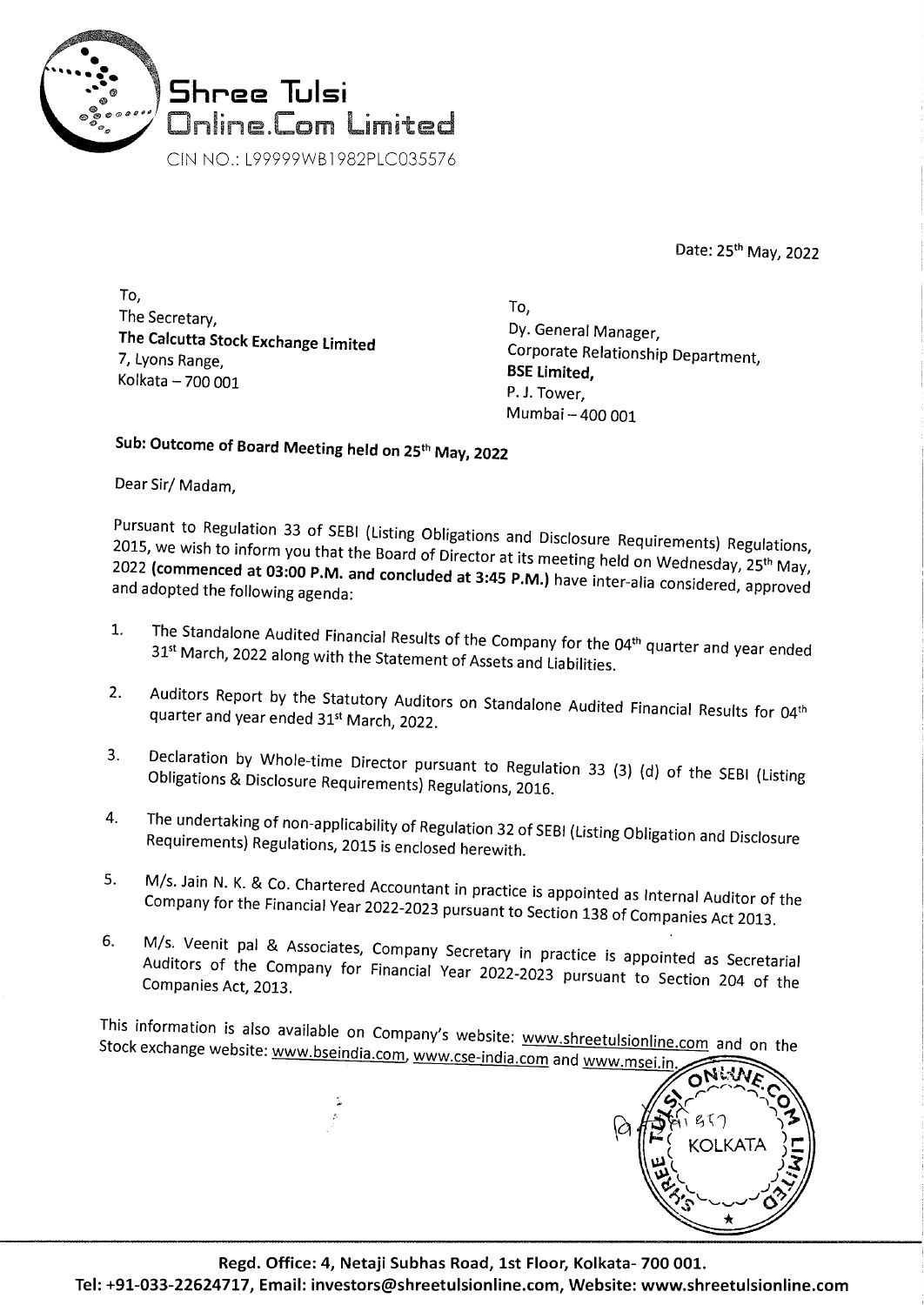

The Company would be publishing Extract of Audited Financial Result for the 04<sup>th</sup> Quarter and year ended 31-03-2022, in accordance with Regulation 47(1} (b} of the Listing Regulation.

Please acknowledge the receipt.

Thanking you, ANWA For Shree Tulsi Online.Com Lin KOLKATA  $\lim_{n\to\infty}$ Vinod Kumar Buthra (Whole Time Director DIN: 00780848

Encl.: As above **CC:**  Listing Department, **Metropolitan Stock Exchange of India Ltd. (MSEI)**  205A, 02nd Floor, Piramal Agastya Corporate Park, Kamani Junction, Lal Bahadur Shastri Road, Kurla West, Mumbai - 400 070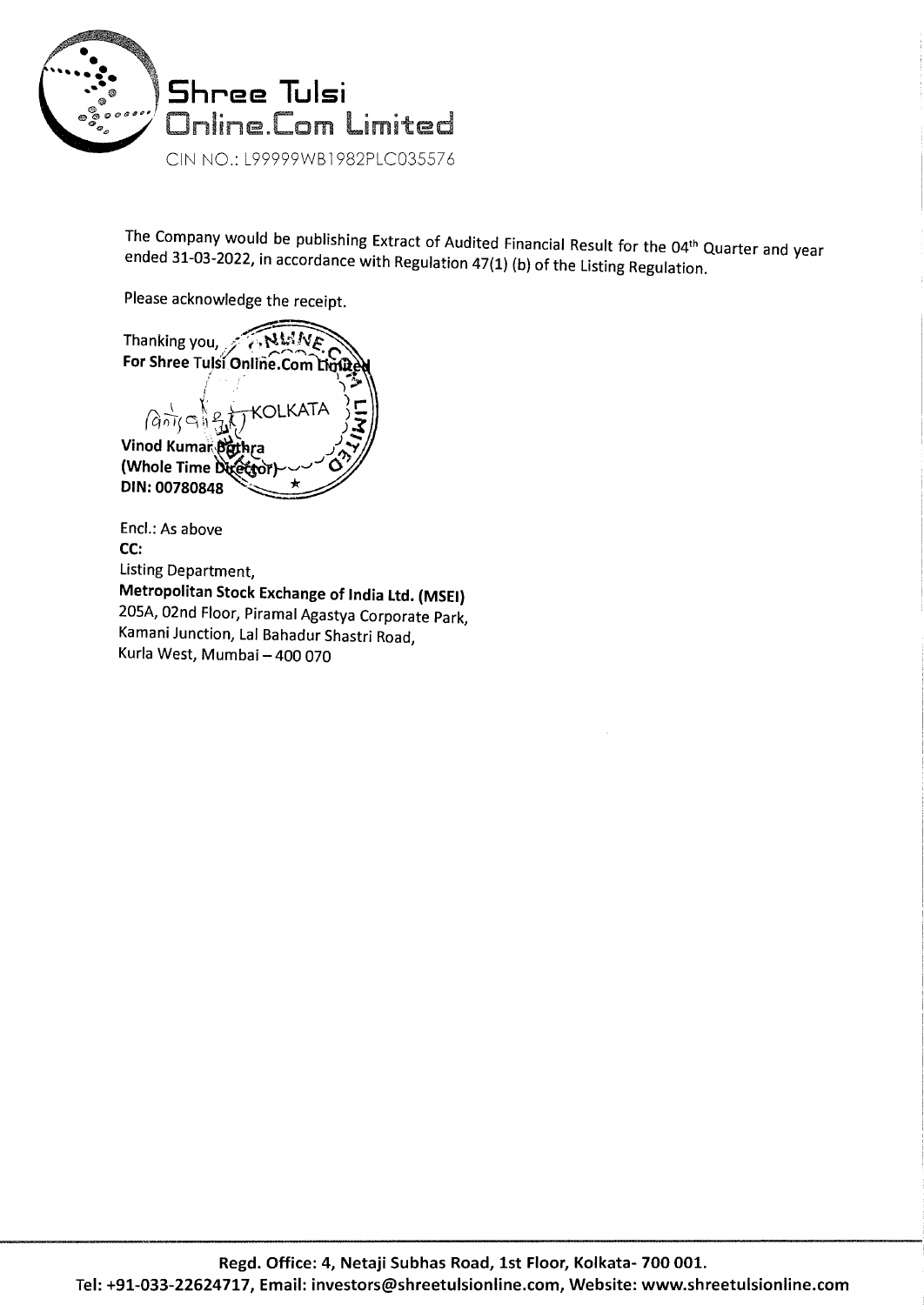

| Statement of Standalone Audited Financial Results for the quarter and year ended 31st March, 2022<br>PART I<br>(Amount in Rs.) |                                                        |                               |               |                               |                  |               |
|--------------------------------------------------------------------------------------------------------------------------------|--------------------------------------------------------|-------------------------------|---------------|-------------------------------|------------------|---------------|
| Sl. No.                                                                                                                        | Particulars                                            | Quarter ended                 |               |                               | Year Ended       |               |
|                                                                                                                                |                                                        | Audited (Refer<br>note no. 4) | Unaudited     | Audited (Refer<br>note no. 4) | Audited          | Audited       |
|                                                                                                                                |                                                        | 31-03-2022                    | 31-12-2021    | 31-03-2021                    | 31-03-2022       | 31-03-2021    |
| $\mathbf{1}$                                                                                                                   | Income from operations                                 |                               |               |                               |                  |               |
|                                                                                                                                | (a) Net Sales / income from operations                 |                               |               |                               |                  |               |
|                                                                                                                                | (b) Other Income                                       | 12,000                        | 12,000        | 46,82,900                     | 58,000           | 47,32,029     |
|                                                                                                                                | Total income from operations (net)                     | 12,000                        | 12,000        | 46,82,900                     | 58,000           | 47,32,029     |
| 2                                                                                                                              | <b>Expenses</b>                                        |                               |               |                               |                  |               |
|                                                                                                                                | (a) Changes in inventories of finished goods, work-in- |                               |               |                               |                  |               |
|                                                                                                                                | progress and stock- in-trade                           |                               |               |                               |                  |               |
|                                                                                                                                | (b) Employee benefits expense                          | 1,77,820                      | 1,77,689      | 2,32,778                      | 8,19,748         | 9,29,112      |
|                                                                                                                                | (c) Finance Cost                                       |                               |               |                               |                  |               |
|                                                                                                                                | (d) Depreciation and amortisation expense              |                               |               | 4,356                         |                  | 17,424        |
|                                                                                                                                | (e) Other expenses                                     | 2,08,433                      | 1,05,901      | 1,64,052                      | 8,56,558         | 7,52,305      |
|                                                                                                                                | <b>Total expenses</b>                                  | 3,86,253                      | 2,83,590      | 4,01,186                      | 16,76,306        | 16,98,841     |
| 3                                                                                                                              | Profit / (Loss) from operations before Exceptional &   | (3,74,253)                    | (2,71,590)    | 42,81,714                     | (16, 18, 306)    | 30,33,188     |
|                                                                                                                                | Extraordinary Items (1-2)                              |                               |               |                               |                  |               |
| 4                                                                                                                              | Exceptional & Extraordinary Items                      | 92,50,000                     | 46,52,365     | 46,70,900                     | 2,32,30,185      | 2,35,70,150   |
| 5                                                                                                                              | Profit / (Loss) before Tax $(3 \pm 4)$                 | (96, 24, 253)                 | (49, 23, 955) | (3,89,186)                    | (2,48,48,491)    | (2,05,36,962) |
| 6                                                                                                                              | Tax expense                                            |                               |               |                               |                  |               |
|                                                                                                                                | Current Tax                                            |                               |               |                               |                  |               |
|                                                                                                                                | Deferred Tax                                           |                               |               |                               | 54,302           | 56,421        |
|                                                                                                                                | Earlier Years                                          |                               |               |                               |                  | 1,63,033      |
|                                                                                                                                | <b>Total Tax Expenses</b>                              |                               |               |                               | 54,302           | 2,19,454      |
| 7                                                                                                                              | Net Profit/(Loss) after tax(5 $\pm$ 6)                 | (96, 24, 253)                 | (49, 23, 955) | (3,89,186)                    | (2, 49, 02, 793) | (2,07,56,416) |
| 8                                                                                                                              | Other Comprehensive Income / (Loss)                    |                               |               |                               |                  |               |
| 9                                                                                                                              | Total Comprehensive Income / (Loss) (7+8)              | (96, 24, 253)                 | (49, 23, 955) | (3,89,186)                    | (2,49,02,793)    | (2,07,56,416) |
| 10                                                                                                                             | Paid-up equity share capital                           | 23,36,25,600                  | 23,36,25,600  | 23,36,25,600                  | 23,36,25,600     | 23,36,25,600  |
|                                                                                                                                | (Face Value of the Share shall be indicated in Rs.)    | 10                            | 10            | 10                            | 10               | 10            |
| $11\,$                                                                                                                         | Earnings Per Share (not annualised except year ended): |                               |               |                               |                  |               |
|                                                                                                                                | ONLINE<br>Basic & Diluted                              | (0.41)                        | (0.21)        | (0.02)                        | (1.07)           | (0.89)        |
|                                                                                                                                | $\frac{\partial}{\partial z}$<br>KOLKATA               |                               |               |                               |                  |               |

#### ndalang Anditad Financial Dec وأباديه وأحياه

Regd. Office: 4, Netaji Subhas Road, 1st Floor, Kolkata- 700 001.

Tel: +91-033-22624717, Email: investors@shreetulsionline.com, Website: www.shreetulsionline.com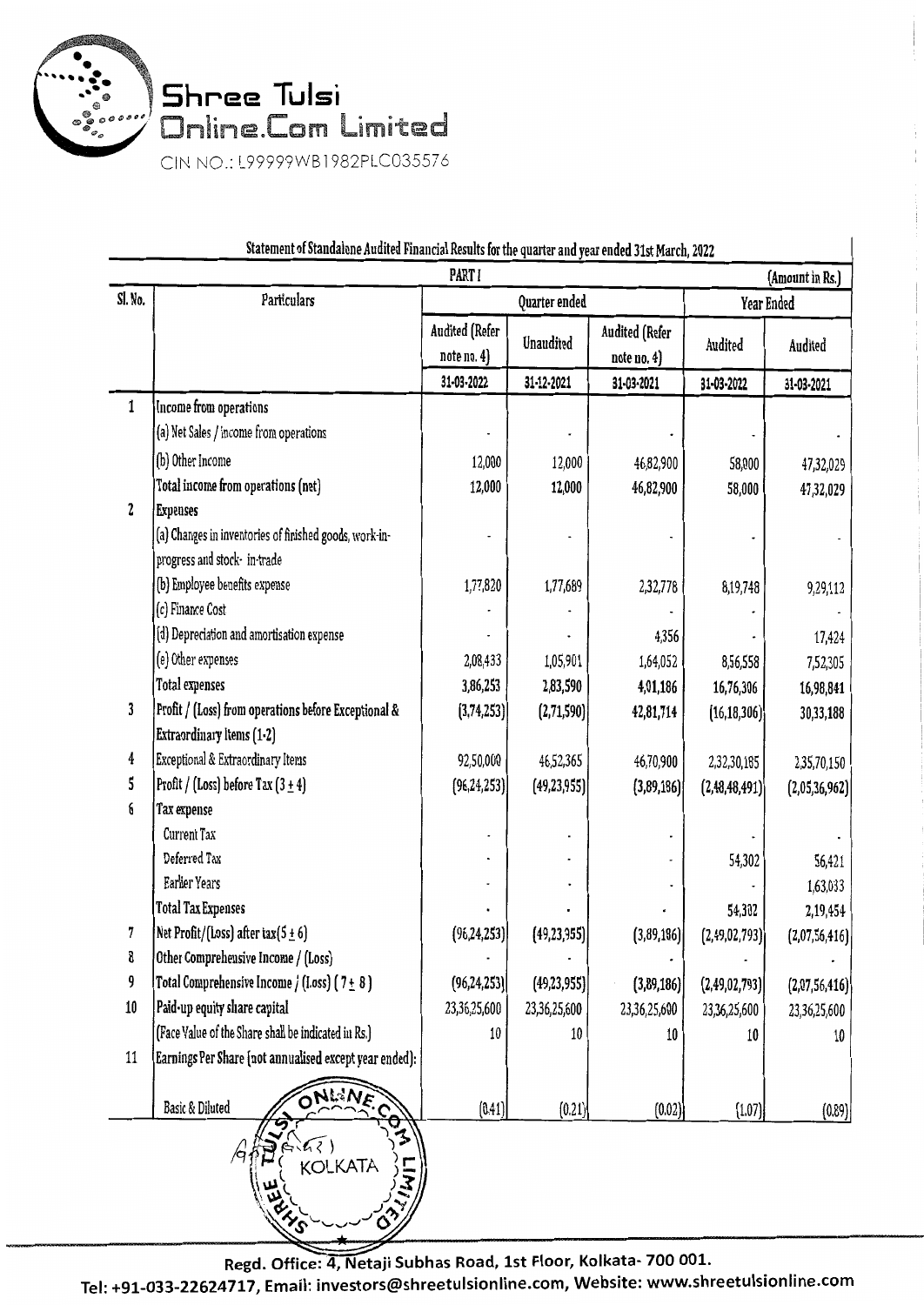

CIN NO.: L99999WB l 982PLC03557 6

Statement of Audited Assets and Liabilities as on 31st March, 2022

|              | (Amount in Rs.)                                                    |                        |                        |  |  |
|--------------|--------------------------------------------------------------------|------------------------|------------------------|--|--|
| Sl. No.      | Particulars                                                        | As at 31st March, 2022 | As at 31st March, 2021 |  |  |
| ī            | <b>ASSETS</b>                                                      |                        |                        |  |  |
|              | Non-current assets                                                 |                        |                        |  |  |
| A            | a) Property, plant and equipment                                   | 2,71,65,388            | 2,71,65,388            |  |  |
|              | b)Financial assets                                                 |                        |                        |  |  |
|              | i) Investments                                                     | 2,34,46,627            | 2,34,46,627            |  |  |
|              | ii) Other Non current financial assets                             | 3,94,69,755            | 6,61,38,332            |  |  |
|              | <b>Total Non-current assets</b>                                    | 9,00,81,770            | 11,67,50,347           |  |  |
| B            | <b>Current assets</b>                                              |                        |                        |  |  |
|              |                                                                    |                        |                        |  |  |
|              | a)Financial assets                                                 |                        |                        |  |  |
|              | i) Cash and cash equivalents<br>ii) Other current financial assets | 2,03,359<br>51,21,138  | 1,23,533<br>34,14,300  |  |  |
|              |                                                                    |                        |                        |  |  |
|              | b) Other current assets                                            | 4,60,300               | 3,40,538               |  |  |
|              | <b>Total Current assets</b>                                        | 57,84,797              | 38,78,371              |  |  |
|              | TOTAL ASSETS                                                       | 9,58,66,567            | 12,06,28,718           |  |  |
| H            | <b>EQUITY AND LIABILITIES</b>                                      |                        |                        |  |  |
| A            | <b>EQUITY</b>                                                      |                        |                        |  |  |
|              | a) Equity Share capital                                            | 23,36,25,600           | 23,36,25,600           |  |  |
|              | b) Other Equity                                                    | (13,96,89,866)         | (11, 47, 87, 073)      |  |  |
|              | <b>Total equity</b>                                                | 9,39,35,734            | 11,88,38,527           |  |  |
| B            | <b>LIABILITIES</b>                                                 |                        |                        |  |  |
| П            | Non-current liabilities                                            |                        |                        |  |  |
|              |                                                                    |                        |                        |  |  |
|              | a) Financial liabilities                                           |                        |                        |  |  |
|              | i) Borrowings<br>ii) Other non-current financial liabilities       |                        |                        |  |  |
|              | b) Deferred tax liabilities (net)                                  | 2,13,364               | 1,59,062               |  |  |
|              | <b>Total Non-current liabilities</b>                               | 2,13,364               | 1,59,062               |  |  |
| $\mathbf{H}$ | <b>Current liabilities</b>                                         |                        |                        |  |  |
|              |                                                                    |                        |                        |  |  |
|              | a) Other current liabilities<br>b) Current tax liabilities         | 8,88,319<br>8,29,150   | 8,01,979<br>8,29,150   |  |  |
|              | <b>Total Current liabilities</b>                                   | 17,17,469              | 16,31,129              |  |  |
|              |                                                                    |                        |                        |  |  |
|              | TOTAL EQUITY AND LIABILTIIES                                       | 9,58,66,567            | 12,06,28,718           |  |  |



Date: 25th May, 2022 Place: Kolkata

Tel: +91-033-22624717, Email: investors@shreetulsionline.com, Website: www.shreetulsionline.com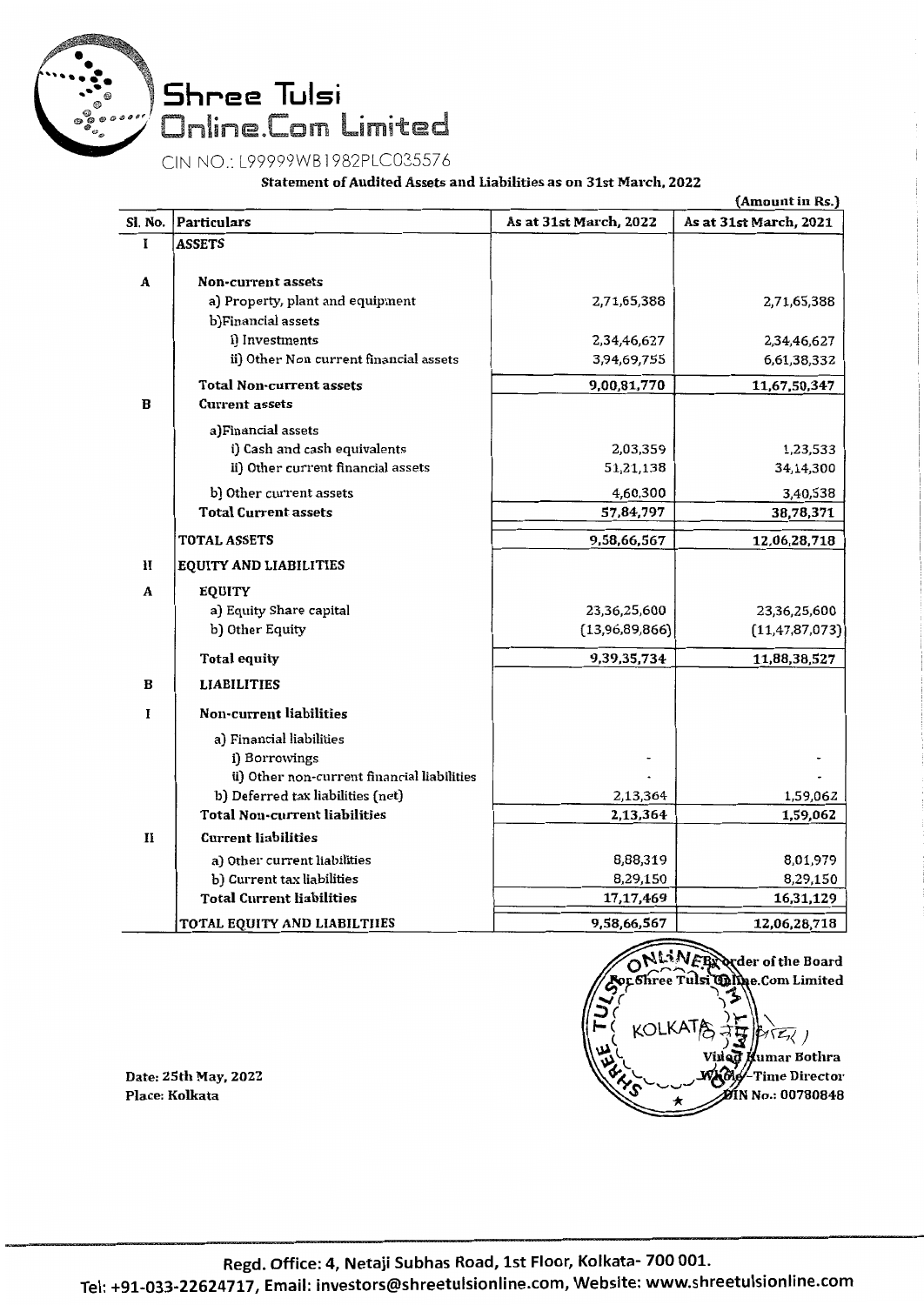

#### CASH FLOW STATEMENT FOR THE YEAR ENDED ON 31ST MARCH 2022

|             |                                                        |                    | (Amount in Ks.)    |
|-------------|--------------------------------------------------------|--------------------|--------------------|
| Particulars |                                                        | For the Year Ended | For the Year Ended |
|             |                                                        | 31st March, 2022   | 31st March, 2021   |
|             |                                                        |                    |                    |
|             | (A) Cash Flow From Operating Activities                |                    |                    |
|             | Net Profit before Tax & Exceptional items              | (16, 18, 306)      | 30,33,188          |
|             | Adjustments for ::-                                    |                    |                    |
|             | (Profit)/ Loss on Revaluation of Investments           |                    | (46,70,900)        |
|             | Other Income Received                                  | (58,000)           | (61, 129)          |
|             | Depreciation and Amortisation on tangible assets       |                    | 17,424             |
|             | <b>Operating Profit Before Working Capital Changes</b> | (16, 76, 306)      | (16, 81, 417)      |
|             |                                                        |                    |                    |
|             | Adjustments for ::-                                    |                    |                    |
|             | Working/ Operating Capital Changes                     |                    |                    |
|             | (Increase)/ Decrease in Receivables                    | 34,38,392          | (66, 84, 500)      |
|             | (Increase)/ Decrease in Other Financial Assets, Loans  | (17,06,838)        | 75,58,500          |
|             | and Advances                                           |                    |                    |
|             |                                                        | (1, 19, 762)       | (1,08,005)         |
|             | (Increase)/ Decrease in Othe Current Assets            |                    | 6,24,545           |
|             | Increase/ (Decrease) in Other Current Liabilities      | 86,340             |                    |
|             | <b>Cash Generated From Operations</b>                  | 21,826             | (2,90,877)         |
|             | Less:- Payment of Taxes                                |                    | 13,129             |
|             |                                                        |                    |                    |
|             | Net Cash Flow (Used in)/ Generated From                | 21,826             | (3,04,006)         |
|             | <b>Operating Activities (A)</b>                        |                    |                    |
|             |                                                        |                    |                    |
|             | (B) Cash Flow From Investing Activities                |                    |                    |
|             | (Purchase) / Sale of Property, Plant & Equipments      |                    |                    |
|             | (Net)                                                  |                    |                    |
|             | Other Income Received                                  | 58,000             | 61,129             |
|             |                                                        |                    |                    |
|             | Net Cash Flow (Used in)/ Generated From Investing      | 58,000             | 61,129             |
|             | <b>Activities (B)</b>                                  |                    |                    |
|             |                                                        |                    |                    |
|             | (C) Cash Flow From Financing Activities                |                    |                    |
|             |                                                        |                    |                    |
|             | Net Cash Flow (Used in)/ Generated From                |                    |                    |
|             | <b>Financing Activities (C)</b>                        |                    |                    |
|             |                                                        |                    |                    |
|             | Net Increase /(Decrease) in Cash & Cash                | 79,826             | (2,42,877)         |
|             | Equivalents (A+B+C)                                    |                    |                    |
|             |                                                        |                    |                    |
|             | Cash & Cash Equivalents as at the beginning of the     | 1,23,533           | 3,66,410           |
|             | year                                                   |                    |                    |
|             | Cash & Cash Equivalents as at the end of the year      | 2,03,359           | 1,23,533           |



Date: 25th May, 2022 Place: Kolkata

Regd. Office: 4, Netaji Subhas Road, 1st Floor, Kolkata- 700 001.

Tel: +91-033-22624717, Email: investors@shreetulsionline.com, Website: www.shreetulsionline.com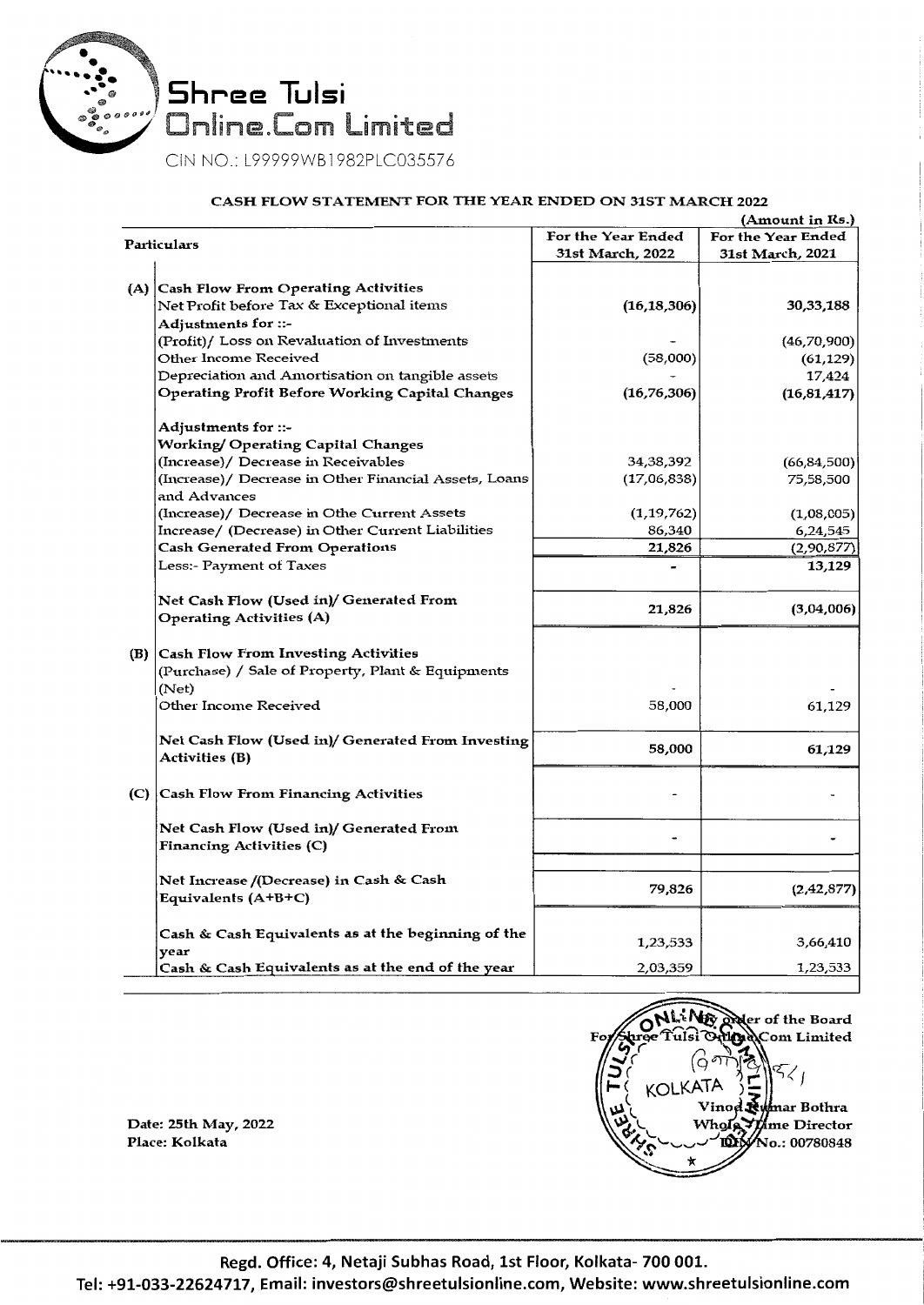

## Notes:

- 1 The above Audited Financial Results have been reviewed by the Audit Committee at their meeting and adopted by the Board of Directors at their meeting held on 25th May, 2022 respectively.
- 2 The results are based on the financial statements prepared by the Company's Management in accordance with the recognition and measurement principles laid down in the Companies (Indian Accounting Standards) Rules, 2015 (Ind AS) specified under Section 133 of the Companies Act, 2013 read with relevant rules issued thereunder.
- 3 The company is engaged in the Business of Trading and therefore has only one reportable segment as emisaged by Ind *AS* 108 'Operating Segment'.
- 4 The figures of the quarter ended March 31, 2022 and March 31, 2021 are the balancing figures between the audited figures of the following financial year ended March 31, 2022 and March 31, 2021 and the published year to date unaudited figures upto nine months ended December 31, 2021 and December 31, 2020 respectively.
- 5 An amount of Rs.92.50 lacs have been provided and charged to profit and loss account under exceptional items on account of provision for doubtful receivables for the year ended 31st March, 2022.
- 6 The full impact of COVID· 19 still remains uncertain and could be different from our estimates when we prepared these financial results. The Company has considered the possible effects that may result from the pandemic relating to COVID· 19 on the carrying amounts of trade receivables, tangible assets, intangible assets and investments. The impact assessment of Covid-19 is a continuing process and the Company will continue to closely monitor any material changes to future economic conditions.
- 7 Provisions for taxations is made on the taxable income for the full year in accordance with the provisions of Income Tax Act, 1961.
- 8 Previous period's figures have been regrouped / reclassified wherever necessary to correspond with the current period's classification / disclosure.

<del>Br or</del>der of the Board imited Vinod Ku<del>n</del>har Whole-Time Director DIN No.: 00780848

Date: 25th May, 2022 Place: Kolkata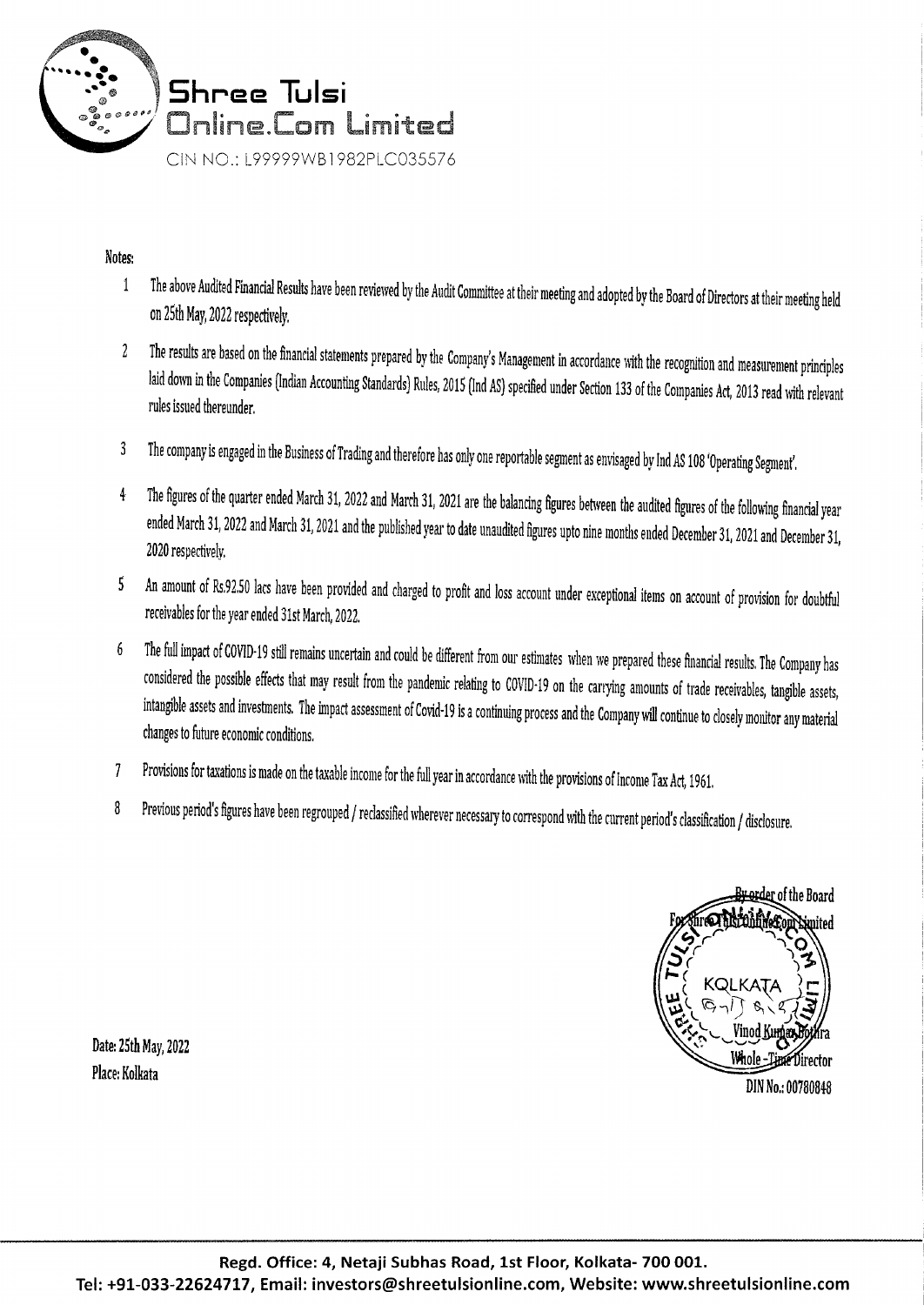Independent Auditor's Report on Quarterly Standalone Financial Results and Standalone year to date Results of Shree Tulsi Online. Com Limited pursuant to Regulation 33 of the SEBI (Listing Obligations and Disclosure Requirements) Regulations, 2015

To,

The Board of Directors of Shree Tulsi Online. Com Limited

We have audited the standalone financial results ('the Statement') of Shree Tulsi Online. Com Limited for the quarter and year ended March 31, 2022 attached herewith, being submitted by the Company pursuant to the requirement of Regulation 33 of SEBI (Listing Obligations and Disclosure Requirements) Regulations, 2015, as amended ('the Regulation').

In our opinion and to the best of our information and according to the explanations given to us, the Statement:

- a. is presented in accordance with the requirements of the Regulation 33 of the Listing Regulations in this regard; and
- b. give a true and fair view in conformity with the recognition and measurement principles laid down in the applicable Indian Accounting Standards ('IND AS'), and other accounting principles generally accepted in India, of the net loss and other comprehensive income and other financial information for the year ended 31st March 2022.

### Basis for Opinion

We conducted our audit in accordance with the Standards on Auditing ('SAs') specified under section143(10) of the Companies Act, 2013 ('the Act'). Our responsibilities under those SAs are further described in the Auditor's Responsibilities for the Audit of the Standalone Annual Financial Results section of our report. We are independent of the Company, in accordance with the Code of Ethics issued by the Institute of Chartered Accountants of India together with the ethical requirements that are relevant to our audit of the financial statements under the provisions of the Act, and the Rules thereunder, and we have fulfilled our other ethical responsibilities in accordance with these requirements and the Code of Ethics. We believe that the audit evidence we have obtained, is sufficient and appropriate to provide a basis for our opinion on the Standalone annual financial results.

Management's and Board of Directors' Responsibilities for the Standalone Financial Results

These standalone financial results have been prepared on the basis of the standalone annual financial statements.

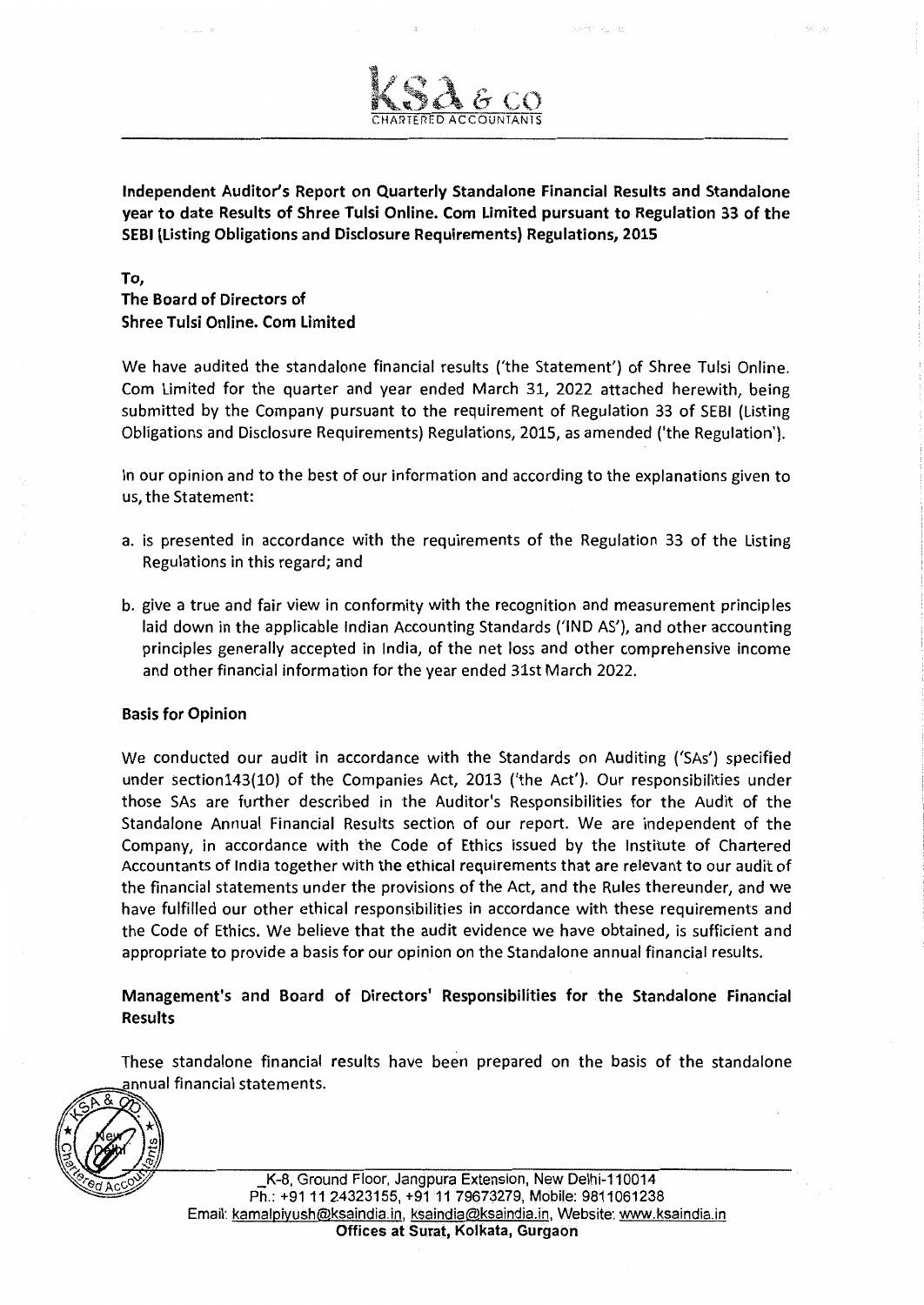

The Company's Management and the Board of Directors are responsible for the preparation and presentation of these standalone annual financial results that give a true and fair view of the net loss and other comprehensive income and other financial information in accordance with the recognition and measurement principles laid down in Indian Accounting Standards prescribed under Section 133 of the Act and other accounting principles generally accepted in India and in compliance with Regulation33 of the Listing Regulations. This responsibility also includes maintenance of adequate accounting records in accordance with the provisions of the Act for safeguarding of the assets of the Company and for preventing and detecting frauds and other irregularities; selection and application of appropriate accounting policies; making judgments and estimates that are reasonable and prudent; and the design, implementation and maintenance of adequate internal financial controls, that were operating effectively for ensuring accuracy and completeness of the accounting records, relevant to the preparation and presentation of the standalone annual financial results that give a true and fair view and are free from material misstatement, whether due to fraud or error.

In preparing the standalone annual financial results, the Management, and the Board of Directors are responsible for assessing the Company's ability to continue as a going concern, disclosing, as applicable, matters related to going concern and using the going concern basis of accounting unless the Board of Directors either intends to liquidate the Company or to cease operations, or has no realistic alternative but to do so.

The Board of Directors is responsible for overseeing the Company's financial reporting process

### Auditor's Responsibilities for the Audit of the Standalone Annual Financial Results

Our objectives are to obtain reasonable assurance about whether the standalone annual financial results as a whole are free from material misstatement, whether due to fraud or error, and to issue an auditor's report that includes our opinion. Reasonable assurance is a high level of assurance but is not a guarantee that an audit conducted in accordance with SAs will always detect a material misstatement when it exists. Misstatements can arise from fraud or error and are considered material if, individually or in the aggregate, they could reasonably be expected to influence the economic decisions of users taken on the basis of these standalone annual financial results.

As part of an audit in accordance with SAs, we exercise professional judgment and maintain professional scepticism throughout the audit. We also:

1. Identify and assess the risks of material misstatement of the standalone annual financial results, whether due to fraud or error, design and perform audit procedures responsive to those risks, and obtain audit evidence that is sufficient and appropriate to provide a basis for our opinion. The risk of not detecting a material misstatement resulting from fraud is higher than for one resulting from error, as fraud may involve collusion, forgery, intentional omissions, misrepresentations, or the override of internal control.



\_K-8, Ground Floor, Jangpura Extension, New Delhi-110014 Ph.: +911124323155, +9111 79673279, Mobile: 9811061238 Email: kamalpiyush@ksaindia.in, ksaindia@ksaindia.in, Website: www.ksaindia.in Offices at Surat, Kolkata, Gurgaon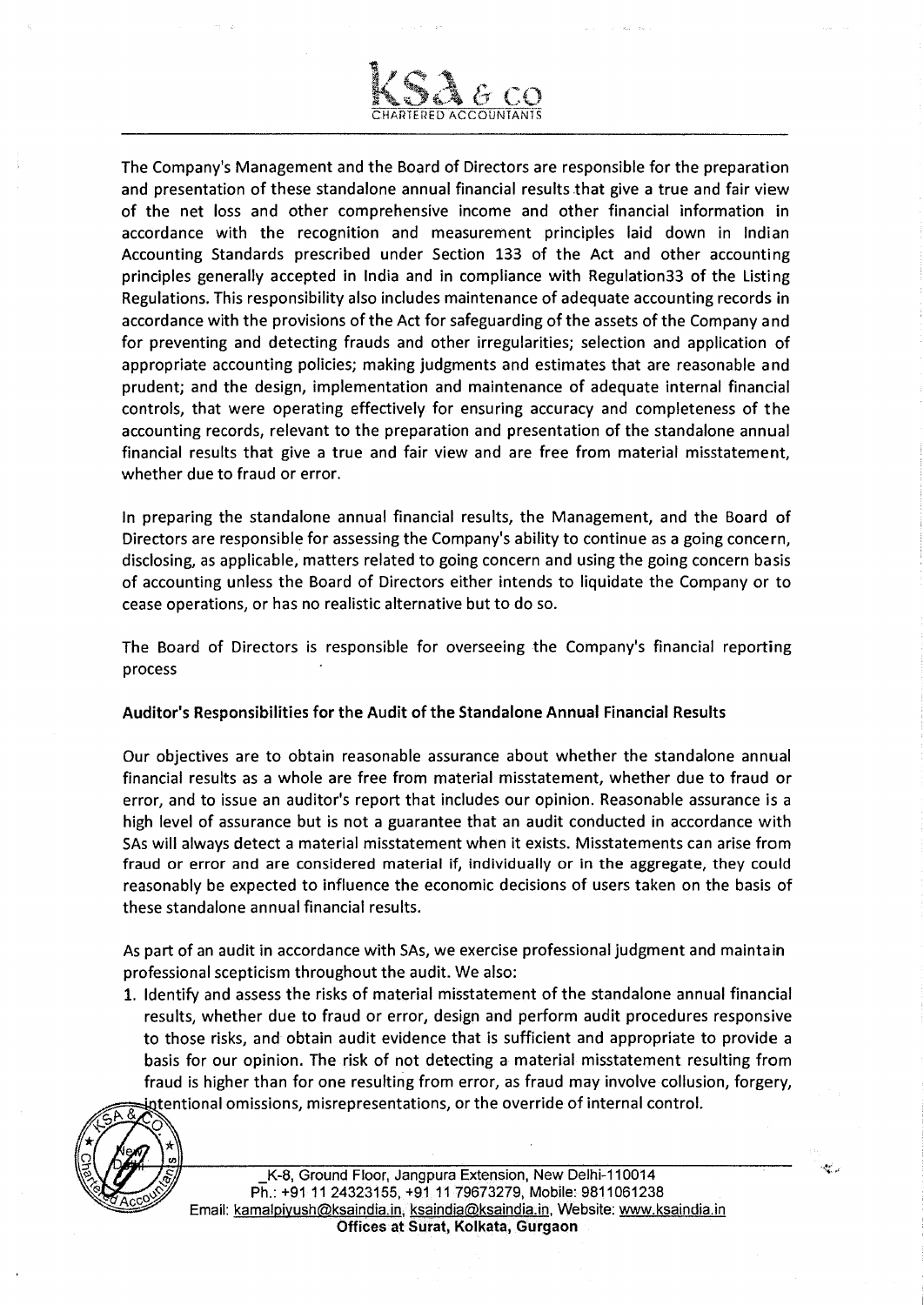- 2. Obtain an understanding of internal control relevant to the audit in order to design audit procedures that are appropriate in the circumstances. Under Section 143(3)(i) of the Act, we are also responsible for expressing our opinion through a separate report on the complete set of financial statements on whether the company has adequate internal financial controls with reference to financial statements in place and the operating effectiveness of such controls.
- 3. Evaluate the appropriateness of accounting policies used and the reasonableness of accounting estimates and related disclosures in the standalone financial results made by the Management and Board of Directors.
- 4. Conclude on the appropriateness of the Management and Board of Directors use of the going concern basis of accounting and, based on the audit evidence obtained, whether a material uncertainty exists related to events or conditions that may cast significant doubt on the appropriateness of this assumption. If we conclude that a material uncertainty exists, we are required to draw attention in our auditor's report to the related disclosures in the stand alone annual financial results or, if such disclosures are inadequate, to modify our opinion. Our conclusions are based on the audit evidence obtained up to the date of our auditor's report. However, future events or conditions may cause the Company to cease to continue as a going concern.
- 5. Evaluate the overall presentation, structure and content of the standalone annual financial results, including the disclosures, and whether the standalone annual financial results represent the underlying transactions and events in a manner that achieves fair presentation.
- 6. Obtain sufficient appropriate audit evidence regarding the Standalone Financial Results ofthe Company to an opinion on the Standalone Financial Results.

Materiality is the magnitude of misstatements in the Standalone Financial Results that, individually or in aggregate, makes it probable that the economic decision of a reasonably knowledgeable user of the Standalone Financial Results may be influenced. We consider quantitative materiality and qualitative factors in (i) planning the scope of our audit work and in evaluating the results of our work; and (ii) to evaluate the effect of any identified misstatements in the Standalone Financial Results.

We communicate with those charged with governance regarding, among other matters, the planned scope and timing of the audit and significant audit findings, including any significant deficiencies in internal control that we identify during our audit.

We also provide those charged with governance with a statement that we have complied with relevant ethical requirements regarding independence, and to communicate with them ~F>- & relationships and other matters that may reasonably be thought to bear on our (exendence, and where applicable, related safeguards.

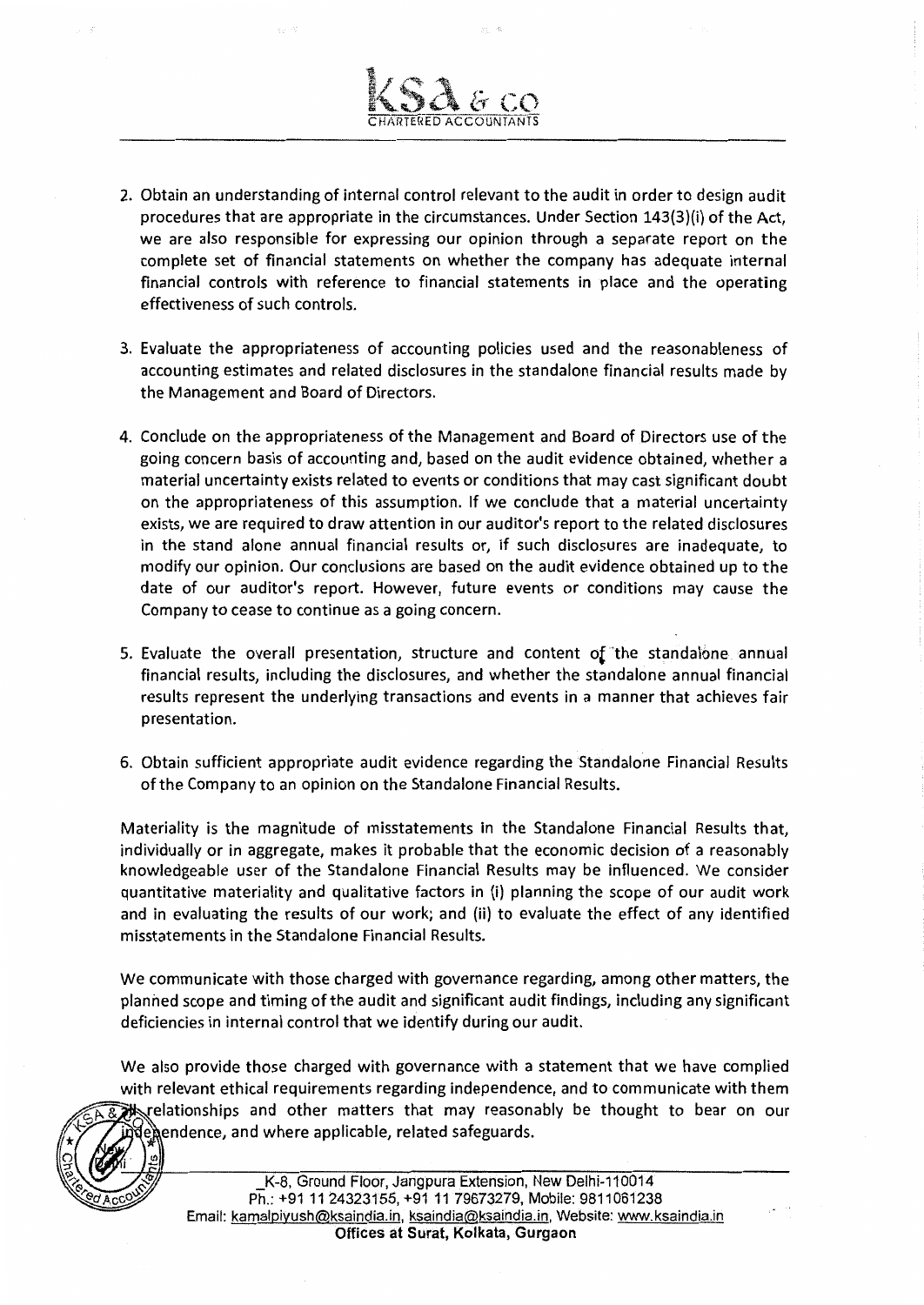

The standalone annual financial results include the results for the quarter ended 31st March 2022 being the balancing figure between the audited figures in respect of the full financial year and the published unaudited year to date figures up to the third quarter of the current financial year which were subject to limited review by us.

**RED ACCOUNTANTS** 

Attention of the members is drawn to note no. 6 of the Standalone Financial Results regarding the impact of COVID-19 on business, where the management has considered the possible effects that may result from the pandemic relating to COVID-19 on the carrying amounts of trade receivables, tangible assets, intangible assets and investments. The impact assessment of Covid-19 is a continuing process and the Company will continue to closely monitor any material changes to future economic conditions. Our report on the standalone financial statements have not modified in respect of this matter.

For KSA& Co. Chartered Accountants Firm registration Nep003832C

Kamal Piyush Partner Membership No: 083399 UDIN **:·1.:2 .... 0** ~"!>)C]q **'T-O'N)'C.F 158'**  Place : New Delhi Date : May 25, 2022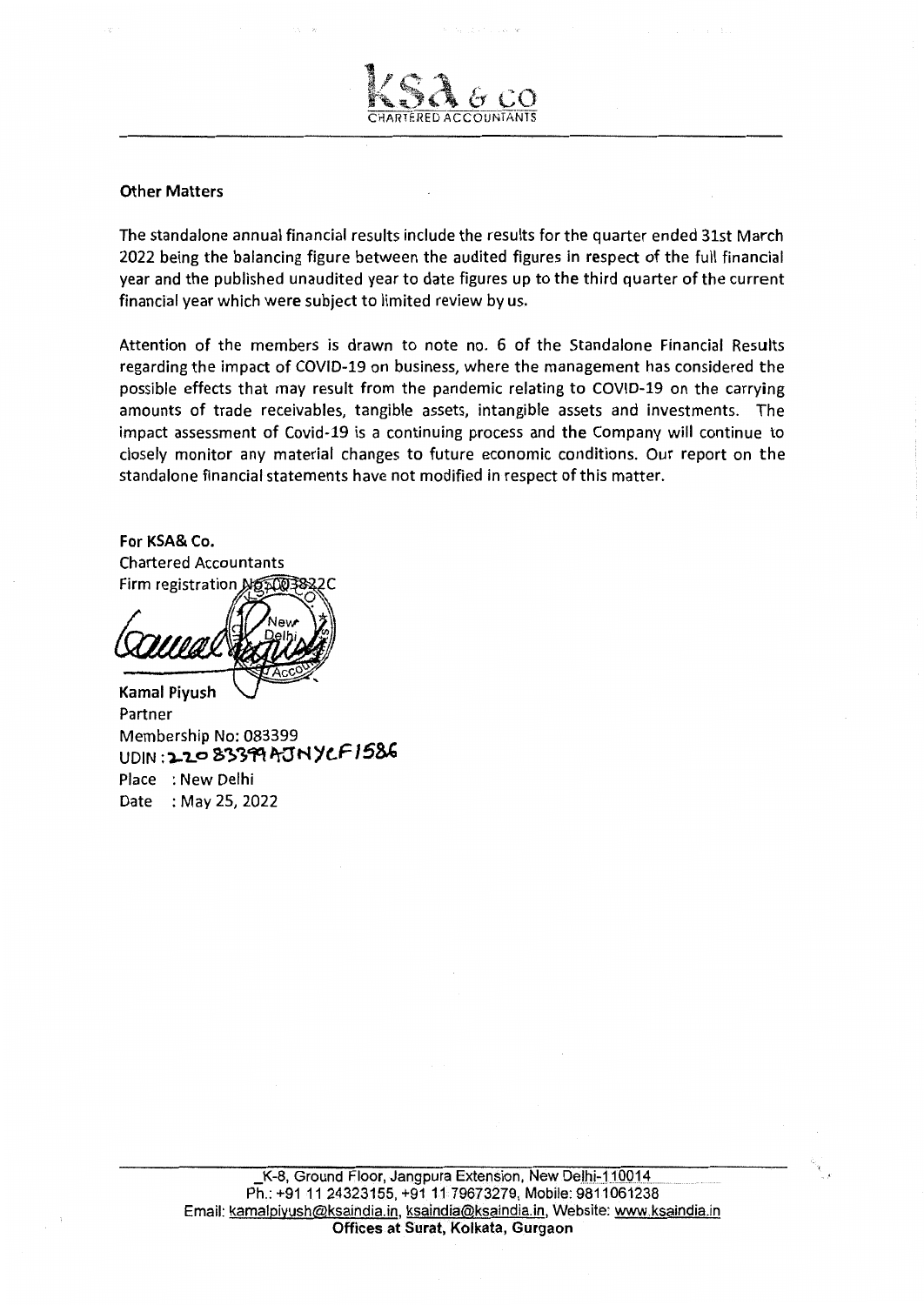

Date: 25th May, 2022

# Declaration pursuant to Regulation 33 (3) (d) of the SEBI (Listing Obligations and Disclosure Requirements) Regulations, 2016

Dear Sir,

Pursuant to the Regulation 33(3)(d) of the Securities Exchange Board of India (Listing Obligations and Disclosure Requirements) Regulations, 2015 as amended, vide Notification No. SEBl/LAD-NRO/GN/2016-17 /001 dated 25/05/2016 and Circular No. CIR/CFD/CMD/56/2016 dated 27 /05/2016, We Shree Tulsi Online.com Limited, having its registered office at 4, Netaji Subhas Road,  $1^{st}$  Floor, Kolkata - 700001 do hereby declared and confirmed that, the Statutory Auditors of the Company, M/s. KSA & Co., Chartered Accountant (FRN: 003822C} have issued an Audit Report with unmodified opinion on Annual Audited Standalone Financial Results for the quarter and year ended 31<sup>st</sup> March, 2022.

Thanking you,

Yours faithfully **For Shree** Limited *(Vinod* Whole-time Director DIN: 00780848